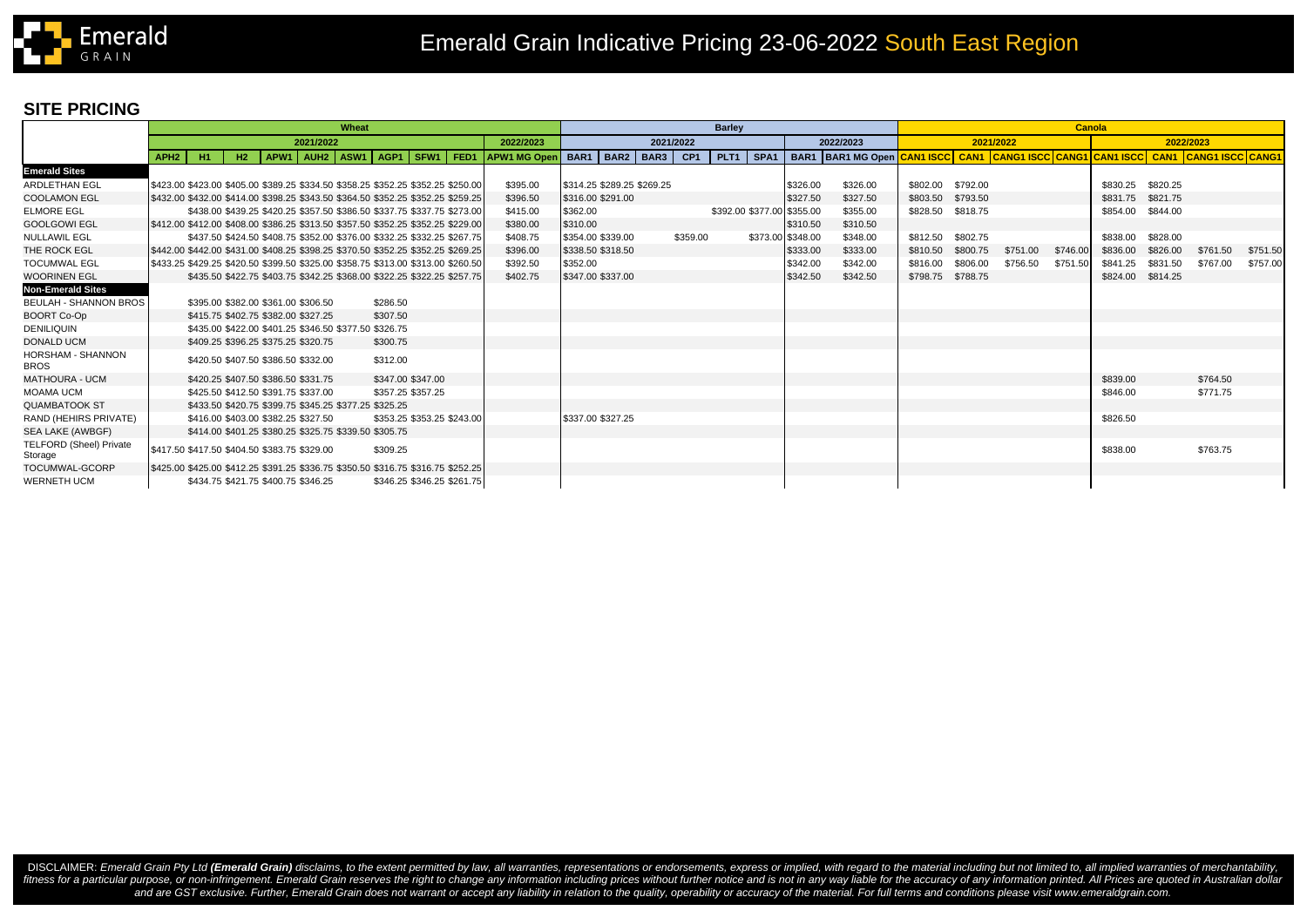

### **DELIVERED PRICING**

| <b>Delivery</b>                | <b>Season</b> | <b>Commodity</b> | Grade            | <b>Price</b> | <b>Delivery</b>    | <b>Delivery</b> | <b>Delivery</b> | Carry         | Carry             | <b>Discount</b> |  |
|--------------------------------|---------------|------------------|------------------|--------------|--------------------|-----------------|-----------------|---------------|-------------------|-----------------|--|
| <b>Point</b>                   |               |                  |                  |              | <b>Spread</b>      | <b>Start</b>    | <b>End</b>      | <b>Amount</b> | <b>Start Date</b> | <b>Schedule</b> |  |
| <b>Season 2021/2022 Barley</b> |               |                  |                  |              |                    |                 |                 |               |                   |                 |  |
| PORT MELBOURNE TERMINAL        | 2021/2022     | Barley           | BAR <sub>1</sub> | \$425.00     | <b>Buyers Call</b> | 01/07/2022      | 30/09/2022      | \$2.50        | 01/09/2022        |                 |  |
| PORT MELBOURNE TERMINAL        | 2021/2022     | <b>Barley</b>    | BAR2             | \$405.00     | <b>Buyers Call</b> | 01/07/2022      | 30/09/2022      | \$2.50        | 01/09/2022        |                 |  |
| <b>Season 2021/2022 Wheat</b>  |               |                  |                  |              |                    |                 |                 |               |                   |                 |  |
| PORT MELBOURNE TERMINAL        | 2021/2022     | Wheat            | ASW1             | \$455.00     | <b>Buyers Call</b> | 01/06/2022      | 31/08/2022      | \$0.00        | 01/07/2022        |                 |  |
| PORT MELBOURNE TERMINAL        | 2021/2022     | Wheat            | SFW1             | \$450.00     | <b>Buyers Call</b> | 01/06/2022      | 31/08/2022      | \$0.00        | 01/07/2022        |                 |  |
| PORT MELBOURNE TERMINAL        | 2021/2022     | Wheat            | H1               | \$515.00     | <b>Buyers Call</b> | 01/07/2022      | 30/09/2022      | \$0.00        | 01/08/2022        |                 |  |
| PORT MELBOURNE TERMINAL        | 2021/2022     | Wheat            | H2               | \$510.00     | <b>Buyers Call</b> | 01/07/2022      | 30/09/2022      | \$0.00        | 01/08/2022        |                 |  |
| PORT MELBOURNE TERMINAL        | 2021/2022     | Wheat            | APW1             | \$480.00     | <b>Buyers Call</b> | 01/07/2022      | 30/09/2022      | \$0.00        | 01/08/2022        |                 |  |
| <b>Season 2022/2023 Barley</b> |               |                  |                  |              |                    |                 |                 |               |                   |                 |  |
| <b>MELBOURNE MILLS</b>         | 2022/2023     | Barley           | BAR <sub>1</sub> | \$405.00     | <b>Buyers Call</b> | 01/01/2023      | 30/06/2023      | \$2.50        | 01/03/2023        |                 |  |
| <b>Season 2022/2023 Canola</b> |               |                  |                  |              |                    |                 |                 |               |                   |                 |  |
| <b>MELBOURNE MILLS</b>         | 2022/2023     | Canola           | CAN <sub>1</sub> | \$915.00     | <b>Buyers Call</b> | 01/12/2022      | 31/03/2023      | \$3.50        | 01/02/2023        | Uncapped Oil    |  |
| <b>Season 2022/2023 Wheat</b>  |               |                  |                  |              |                    |                 |                 |               |                   |                 |  |
| PORT MELBOURNE TERMINAL        | 2022/2023     | Wheat            | MILL MG Open     | \$460.00     | <b>Buyers Call</b> | 01/01/2023      | 30/04/2023      | \$2.00        | 01/03/2023        |                 |  |

# **MULTIGRADE SPREADS**

#### **2021/2022 Wheat MULTIGRADE SPREAD**

| <b>Port Zone</b>                  | <b>Season</b> | Commodity | Grade                       | <b>Spread Grades</b> |                  |           |                |                  |                  |                  |          |                  |                  |
|-----------------------------------|---------------|-----------|-----------------------------|----------------------|------------------|-----------|----------------|------------------|------------------|------------------|----------|------------------|------------------|
|                                   |               |           |                             | APH <sub>1</sub>     | APH <sub>2</sub> | <b>H1</b> | H <sub>2</sub> | APW <sub>1</sub> | AUH <sub>2</sub> | ASW <sub>1</sub> | AGP1     | SFW <sub>1</sub> | FED <sub>1</sub> |
| MEL                               | 2021/2022     | Wheat     | MPT Delivered Buyer Spreads | \$50                 | \$50             | \$50      | \$25           | \$0              | $-$ \$40         | -\$50            | $-$ \$55 | $-$ \$60         | $-$100$          |
| 2022/2023 Wheat MULTIGRADE SPREAD |               |           |                             |                      |                  |           |                |                  |                  |                  |          |                  |                  |

DISCLAIMER: Emerald Grain Pty Ltd (Emerald Grain) disclaims, to the extent permitted by law, all warranties, representations or endorsements, express or implied, with regard to the material including but not limited to, al fitness for a particular purpose, or non-infringement. Emerald Grain reserves the right to change any information including prices without further notice and is not in any way liable for the accuracy of any information pri and are GST exclusive. Further, Emerald Grain does not warrant or accept any liability in relation to the quality, operability or accuracy of the material. For full terms and conditions please visit www.emeraldgrain.com.